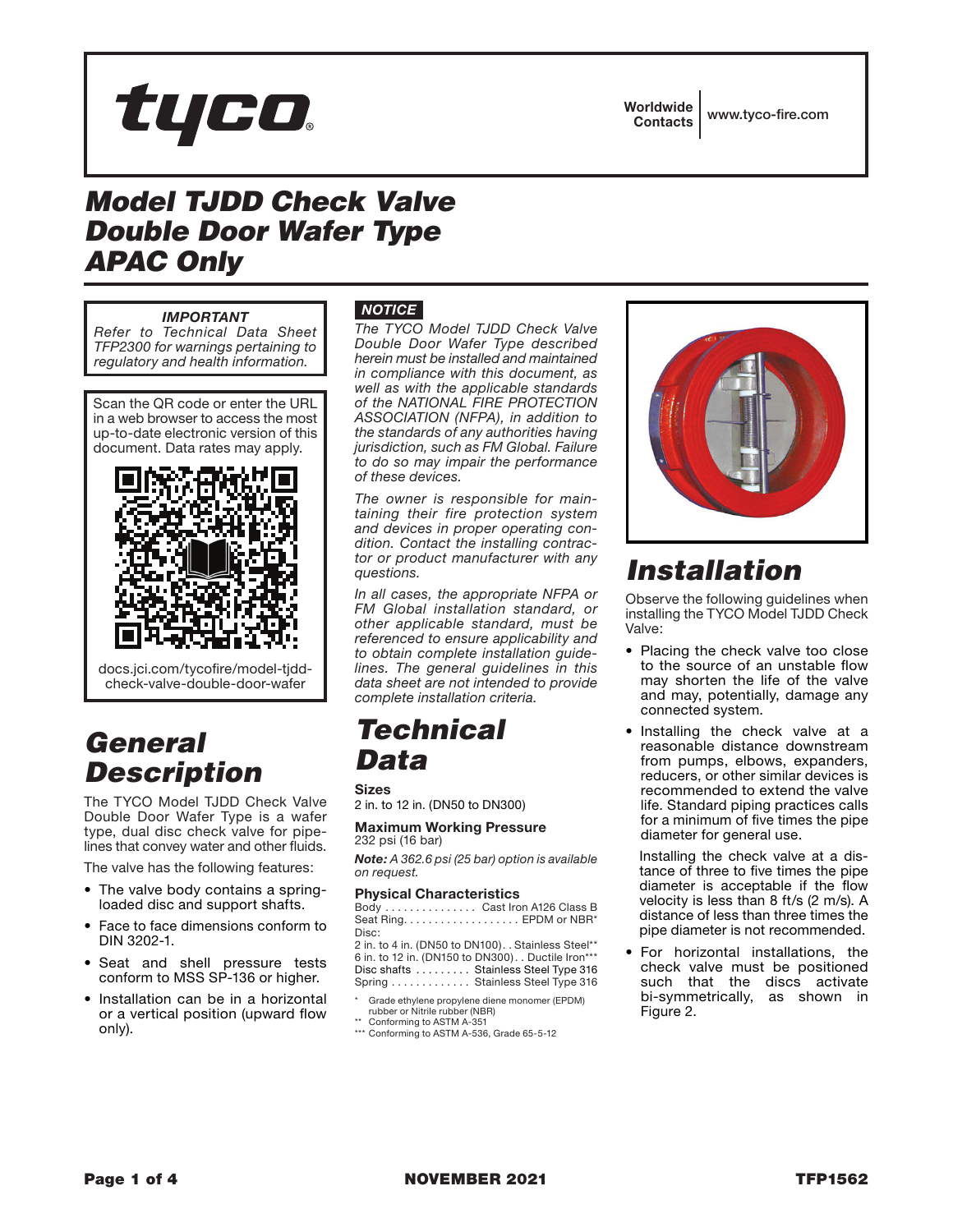



# *Care and Maintenance*

The TYCO Model TJDD Check Valve Double Door Wafer Type must be maintained and serviced in accordance with this section.

Before closing a fire protection system main control valve for maintenance work on the fire protection system that it controls, obtain permission to shut down the affected fire protection system from the proper authorities and notify all personnel who may be affected by this decision.

After placing a fire protection system in service, notify the proper authorities and advise those responsible for monitoring proprietary and/or central station alarms.

The owner is responsible for the inspection, testing, and maintenance of their fire protection system and devices in compliance with this document, as well as with the applicable standards of the NATIONAL FIRE PROTECTION ASSOCIATION (NFPA) such as NFPA 25, in addition to the standards of any authority having jurisdiction. Contact the installing contractor or product manufacturer with any questions. Any impairments must be immediately corrected.

Automatic sprinkler systems are recommended to be inspected, tested, and maintained by a qualified inspection service in accordance with local requirements and/or national codes.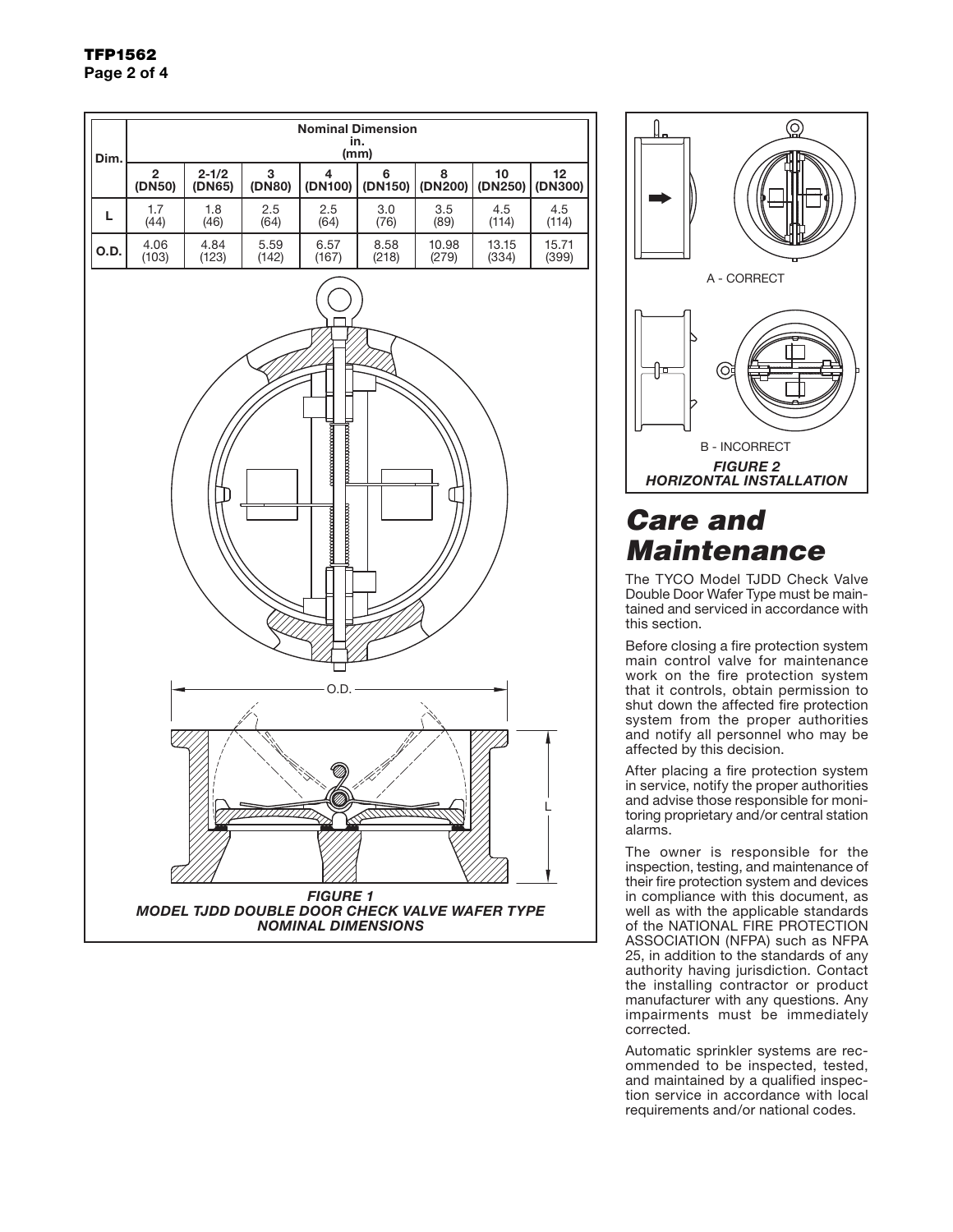### TFP1562 Page 3 of 4



## *Limited Warranty*

For warranty terms and conditions, visit www.tyco-fire.com.

# *Ordering Procedure*

Contact your local distributor for availability. To place an order, specify the valve model number, size, and quantity.

#### Model TJDD Check Valve Double Door Wafer Type

Specify: Model TJDD Check Valve Double Door Wafer Type, size (specify), P/N (specify):

| 2 in. (DN50) 595903020                                                     |  |
|----------------------------------------------------------------------------|--|
| 2 1/2 in. (DN65). 595903025                                                |  |
|                                                                            |  |
| 4 in. (DN100) $\ldots \ldots \ldots \ldots \ldots \ldots \ldots 595903040$ |  |
|                                                                            |  |
| 8 in. (DN200) 595903080                                                    |  |
|                                                                            |  |
| 12 in. (DN300) 595903120                                                   |  |